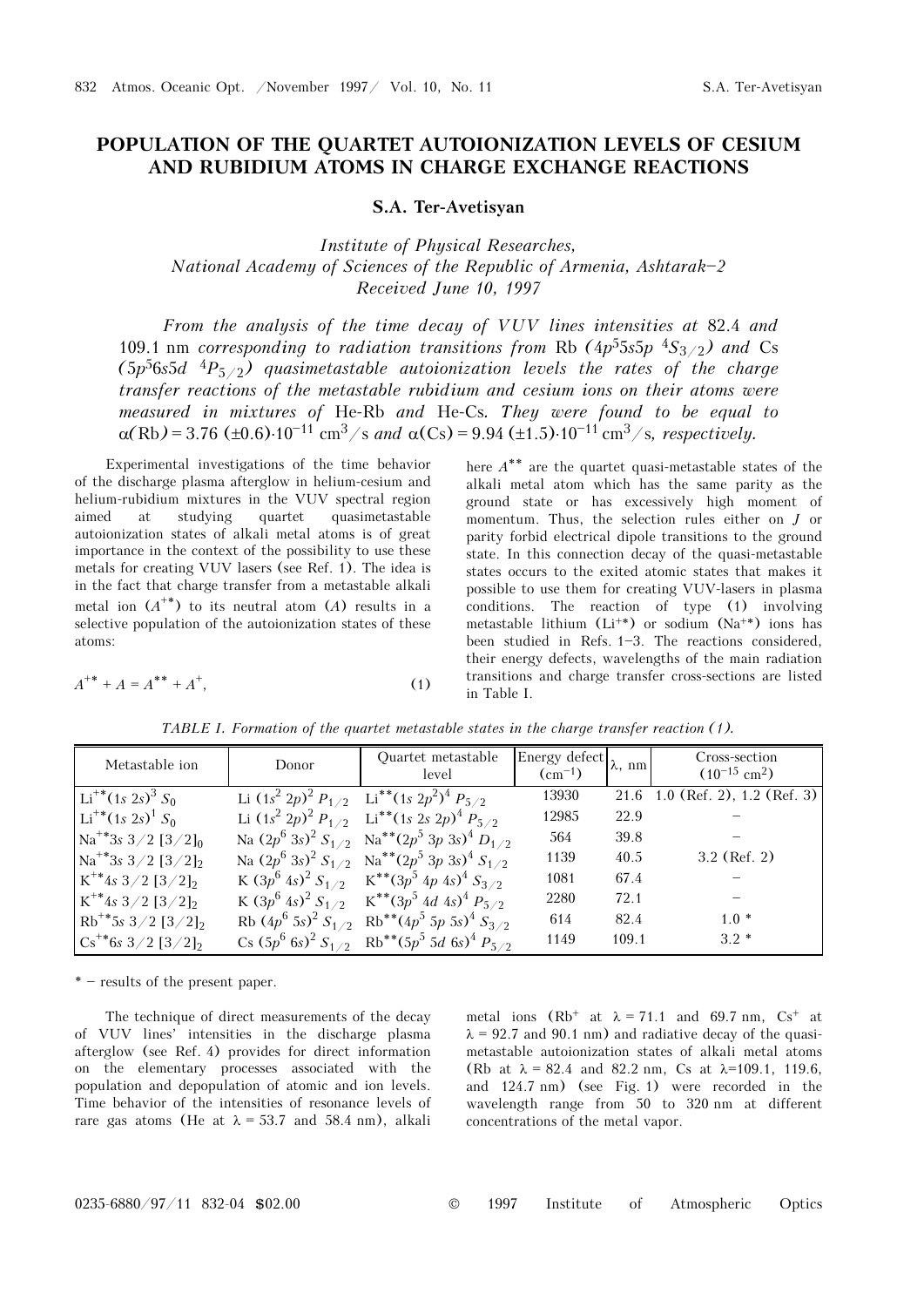

*FIG. 1. Diagram of the main levels of* He *atom and*  Rb *and* Cs *ions.*

The measurements were carried out using a spectrometric system described in details in Ref. 4. The system is based on a DFS-29 spectrometer with the working wavelength range from 50 to 320 nm and inverse linear dispersion of 0.83 nm/mm converted into a monochromator. Glass discharge tube containing mixture of rare gas with a metal vapor has a cylindrical hollow cathode 2.5 cm in diameter and 30 cm in length made from a fine stainless-steel mesh and point shaped anode. The ends of the tube have water cooling while its central section 15 cm in length was heated using special oven equipped with a system for temperature stabilization. The regime of "heat tube" maintaining relatively uniform and stable vapor concentration during more than 12 hours was used. The discharge tube was powered with rectangular stabilized current pulses with a tunable about 1 μs duration and amplitude of 5.5 A. Under operation the 400 V voltage was applied to tube with the decay rate of  $2\times10^9$  V/s. The VUV radiation was detected using a photomultiplier  $FEU-87$  with the window coated with a thin layer of luminophor (sodium salicilate) operated in the photon counting mode. Electronic detecting system of the type "start-stop" includes shaper-discriminator with the watching threshold, time-to-amplitude converter  $(TAC)$  and a multichannel analyzer of AI $-256-6$  type operated in the regime of amplitude analysis with the differential non-linearity of 2%. The system provides detection of pulses with time resolution of 0.8 ns. The linearity of the detecting system was controlled by compiling the pulses statistically independent in time. The intensity of the VUV lines in the afterglow was studied on a time interval up to 100 μs after the current pulse termination. Experimental data were processed using a personal computer DELL-486SX.

Helium pressure of 10 Torr was constant. The density of rubidium and cesium atoms in the range  $10^{12} - 10^{13}$  cm<sup>-3</sup> was determined from the discharge tube temperature for which purpose a preliminary calibration of the tube according to the procedure described in Ref. 4 was performed. Therewith, the error in metal atom concentration determination did not exceed 30%.

Investigation of the time behavior of intensities of the VUV lines at  $\lambda = 109.1$  and 82.4 nm corresponding to the main radiative transitions from quartet metastable autoionization levels of Rb  $(4p^55s5p^4S_{3/2})$  and Cs  $(5p^56s5d^4P_{5/2})$  (see Fig. 2) revealed their long afterglow exceeding both the lifetime of these levels and the relaxation time of high-energy (fast) electrons  $(<10^{-1}$  $7 s<sup>-1</sup>$ ) which could excite the levels in the afterglow and extend their relaxation time.



*FIG. 2. Intensities of the lines at*  $\lambda = 109.1$  *(a) and* 82.4 nm *(b) versus time in* He-Cs *and* He-Rb *mixtures. Concentrations of* Cs *and* Rb *atoms are*  $0.5 \times 10^{-13}$  cm<sup>-3</sup> and  $6\times10^{-13}$  cm<sup>-3</sup>, respectively.

Besides, there are no appropriate helium levels providing collisional transfer of the excitation energy to the quartet quasi-metastable levels of rubidium and cesium. For our experimental conditions we can assume only one possible channel for populating these levels and providing such a long afterglow. It is the reaction of charge transfer from metastable alkali metal ions whose levels are highly populated in low-temperature plasma to the neutral atoms: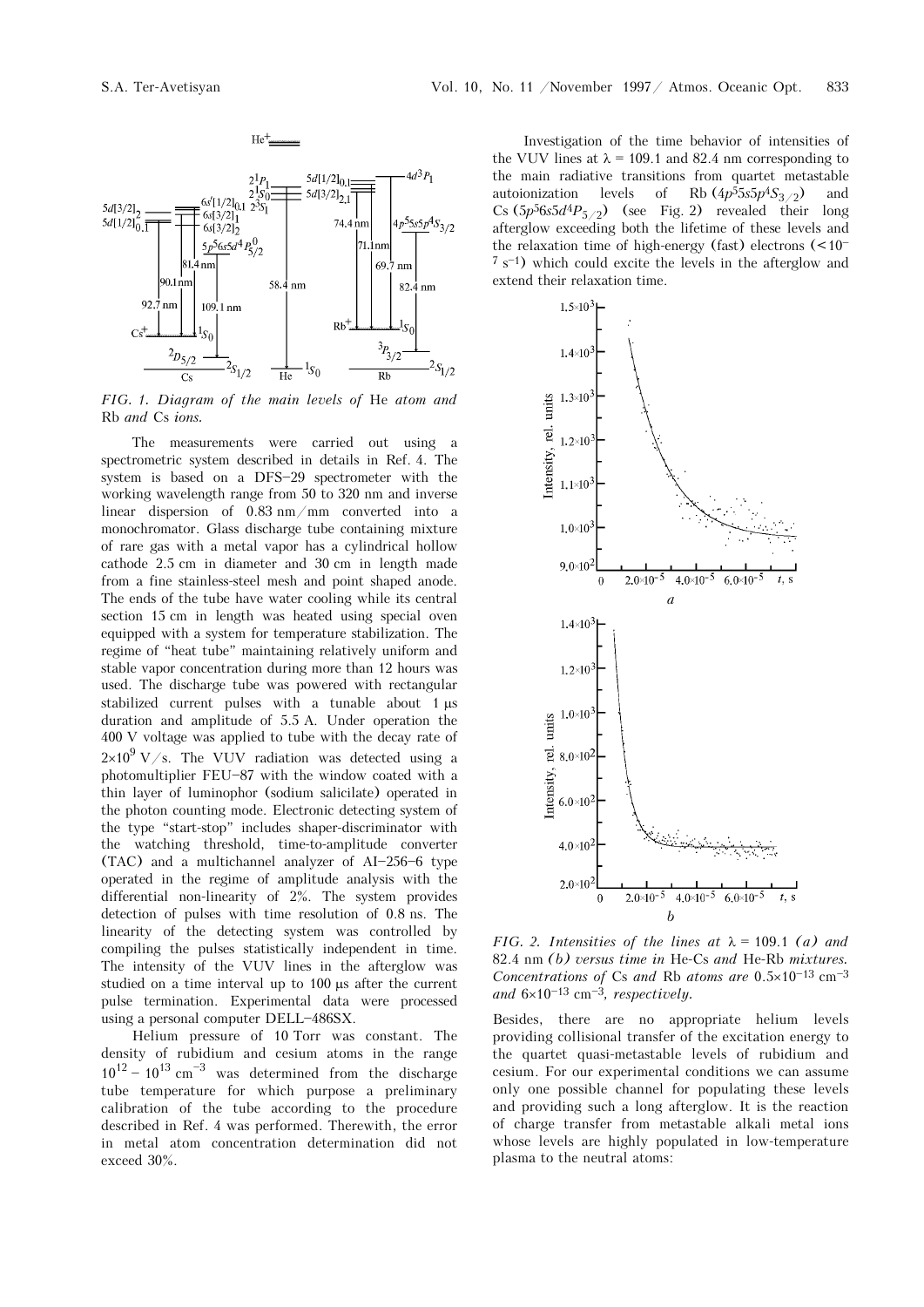$$
Rb^{+*} (4p^5 5s [3/2]_2) + Rb (4p^6 5s^2 S) =
$$
  
= Rb^{\*\*} (4p^5 5p 5s<sup>4</sup> S<sub>3/2</sub>) + Rb<sup>+</sup> (4p<sup>6</sup> 1s); (2)

$$
Cs^{**} (5p^5 6s [3/2]_2) + Cs (5p^6 6s^2 S) =
$$
  
= Cs<sup>\*\*</sup> (5p<sup>5</sup> 5d 6s<sup>4</sup> P<sub>5/2</sub>) + Cs<sup>+</sup> (5p<sup>6</sup> 1S). (3)

Metastable states of an alkali metal ion in the discharge plasma are populated not only through the excitation by electron impact and cascade processes, but in the Penning reaction of ionization producing excited ions, as well. Therewith, only resonance excited  $He({}^{1}P_{1})$ helium atoms and singlet He( $2^{1}S_{0}$ ) and triplet He( $2^{3}S_{0}$ ) helium metastable states can be involved in the Penning reaction in helium-rubidium and helium-cesium mixtures. The former two, of the three channels, rapidly decay after the current pulse termination (as our estimation indicates, cascade population in the afterglow can not last over 50 ns and its contribution does not exceed 8%), while the Penning ionization occurs during a relatively long period and produces the main contribution to the population of the metastable levels of the alkali metal ions.

To analyze the experimental results a set of kinetic equations involving equations for populations of metastable and resonance states of helium atoms, alkali metal ions in the ground and metastable states, quartet quasi-metastable states of alkali metal atoms was considered. Reactions of the charge transfer (2), (3), autoionization and radiative decay of the quartet levels, quenching of metastable metal atom by low-energy electron impact (mainly through the resonantly excited ion levels) and formation of the excited molecular ions in the processes of triple collisions, Penning ionization producing ions in ground and excited states, radiation of resonance helium atoms and diffusion losses of particles in metastable states were taken into account. Solution of the set of equations showed that in the afterglow the intensity decay rates of lines at  $\lambda = 82.4$  and 109.1 nm are linear functions of the metal vapor concentration

$$
\gamma = \gamma_0 + \alpha[M] \tag{4}
$$

where  $\gamma_0$  is the decay rates of all processes which are independent of metal atom concentration  $[M]$ ,  $\alpha$  is the rate of the charge transfer reaction (1). The measured decay rates of the autoionization levels versus alkali metal atom concentrations are shown in Fig. 3. These rates are well described by a linear dependence. Fitting of experimental points according to linear law can give the rate constants of the charge transfer reactions (2), (3) for metastable ions of rubidium and cesium. They are  $\alpha(Rb) = 3.76(\pm 0.6) \times 10^{-11} \text{ cm}^3/\text{s}$  and

 $\alpha(Cs) = 9.94(\pm 1.5) \times 10^{11} \text{ cm}^3/\text{s}$ , respectively. In our previous work (see Ref. 6) the relationship between the line intensity at  $\lambda = 109.1$  nm and cesium atom concentration in a DC discharge has been studied. Therewith, mean cross-section of the charge transfer reaction (2) involving metastable cesium ions  $\overline{\sigma} = \langle \sigma v_a \rangle / \overline{v}_a$  was measured to be  $9(\pm 3) \times 10^{-15}$  cm<sup>2</sup>.

Similar measurements for rubidium metastable ions can not be made due to extremely low intensity of the quartet rubidium line at  $\lambda = 82.4$  nm. In our experimental conditions at the tube temperature of 600 K the mean charge transfer cross-sections for the metastable cesium and rubidium ions are equal to  $\sigma(Cs) = 3.2 \times 10^{-14}$  cm<sup>2</sup> and  $\bar{\sigma}$ (Rb) = 1.0×10<sup>-14</sup> cm<sup>2</sup>, respectively. The charge transfer cross-section value for cesium ions is somewhat lower than that obtained earlier. This appears to be due to the errors in metal vapor concentration measurements. Besides, no experimental data on some rate constants required for that measurement method are available from literature. The estimate calculations according to the method of the asymptotic theory of collisions within the context of Rosen-Zinger model (see Ref. 7) gave the cross-section value of  $3\times10^{-15}$  cm<sup>2</sup> at thermal velocity of collisions. It should be noted that measurements of  $\sigma$  in helium-rubidium mixture can not be made since the metastable rubidium ions may, in addition to the excitation process by electron impact, (as it is observed in helium-cesium mixture) only be populated due to collisions with the resonantly excited helium atoms  $He(2^{1}P_{1})$  (see Fig. 1) whereas the metastable cesium ions in cesium-helium mixture are populated also from singlet and triplet helium metastables. Besides, the charge transfer cross-section for metastable rubidium ions is lower by a factor of more than tree than that for the metastable cesium ions. This appears to be not enough for efficient population of the autoionization levels of rubidium atoms and can not provide the line intensity required for the current measurements.



*FIG. 3. Decay rates of the intensities of lines at* λ = 109.1 *(a) and* 82.4 nm *(b) in* He-Cs and He-Rb *mixtures versus concentrations of* Cs *and* Rb *atoms.*